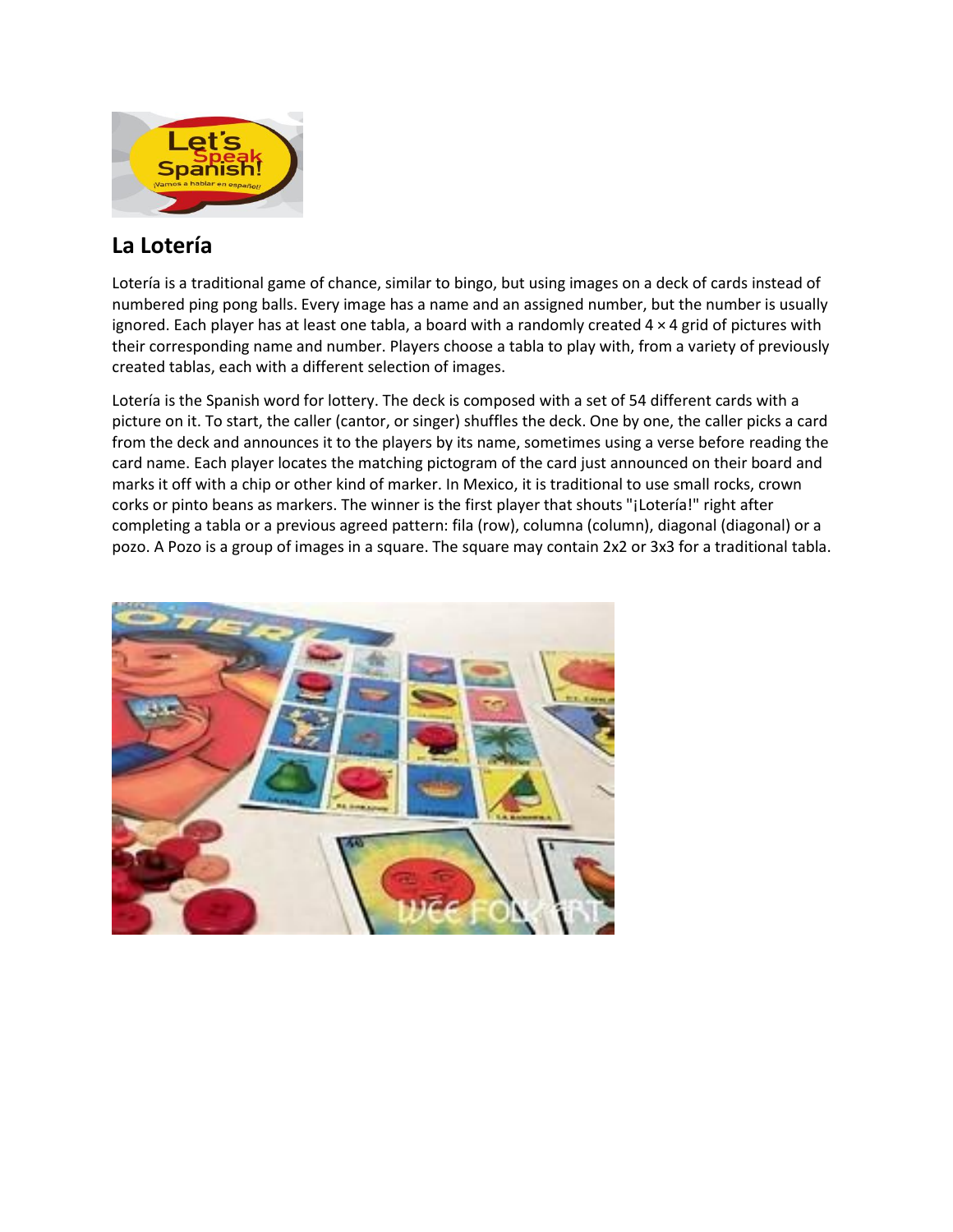## **Los Naipes de la Lotería**



1 El gallo ("the rooster")

El que le cantó a San Pedro no le volverá a cantar.

The one that sang for St. Peter will never return to sing for him again.



2 El diablito ("the little Devil")

Pórtate bien cuatito, si no te lleva el coloradito.

Behave yourself little buddy , or (if) the little red one will take you. (Cuate is buddy or twin)



3 La dama ("the lady") Puliendo el paso, por toda la calle real. Polishing the path, all along the royal Street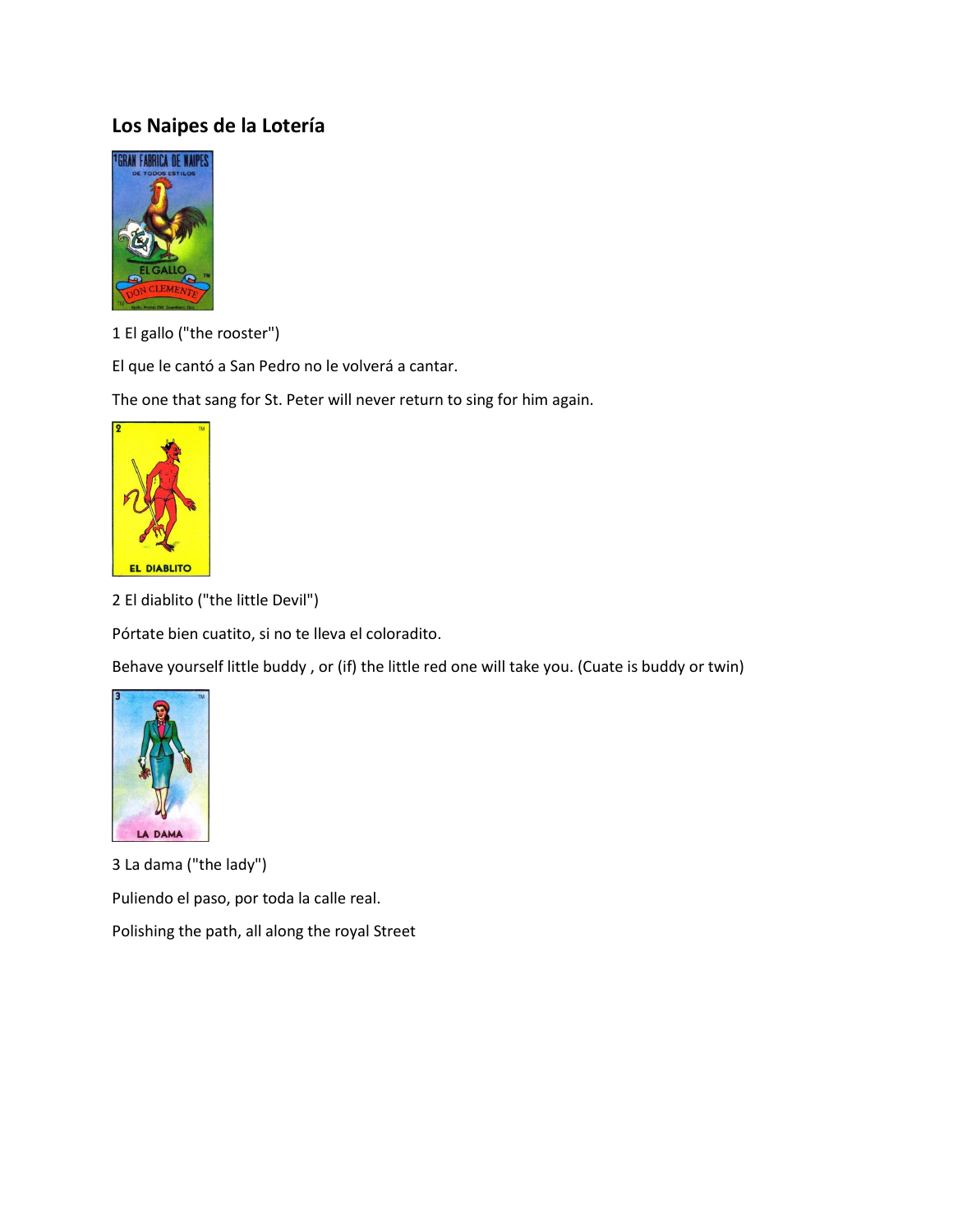

4 El catrín ("the dandy")

Don Ferruco en la alameda, su bastón quería tirar.

Sir Ferruco in the lane, wanted to toss away his cane. (Lane is alemeda)



5 El paraguas ("the umbrella")

Para el sol y para el agua.

For the sun and for the rain.



6 La sirena ("the mermaid")

Con los cantos de sirena, no te vayas a marear.

With the songs of the siren, Don't get dizzy (Ir a marear, to go dizzy)



7 La escalera ("the ladder")

Súbeme paso a pasito, no quieras pegar brinquitos.

Ascend me step by step, don't try and skip (hit the little jumps)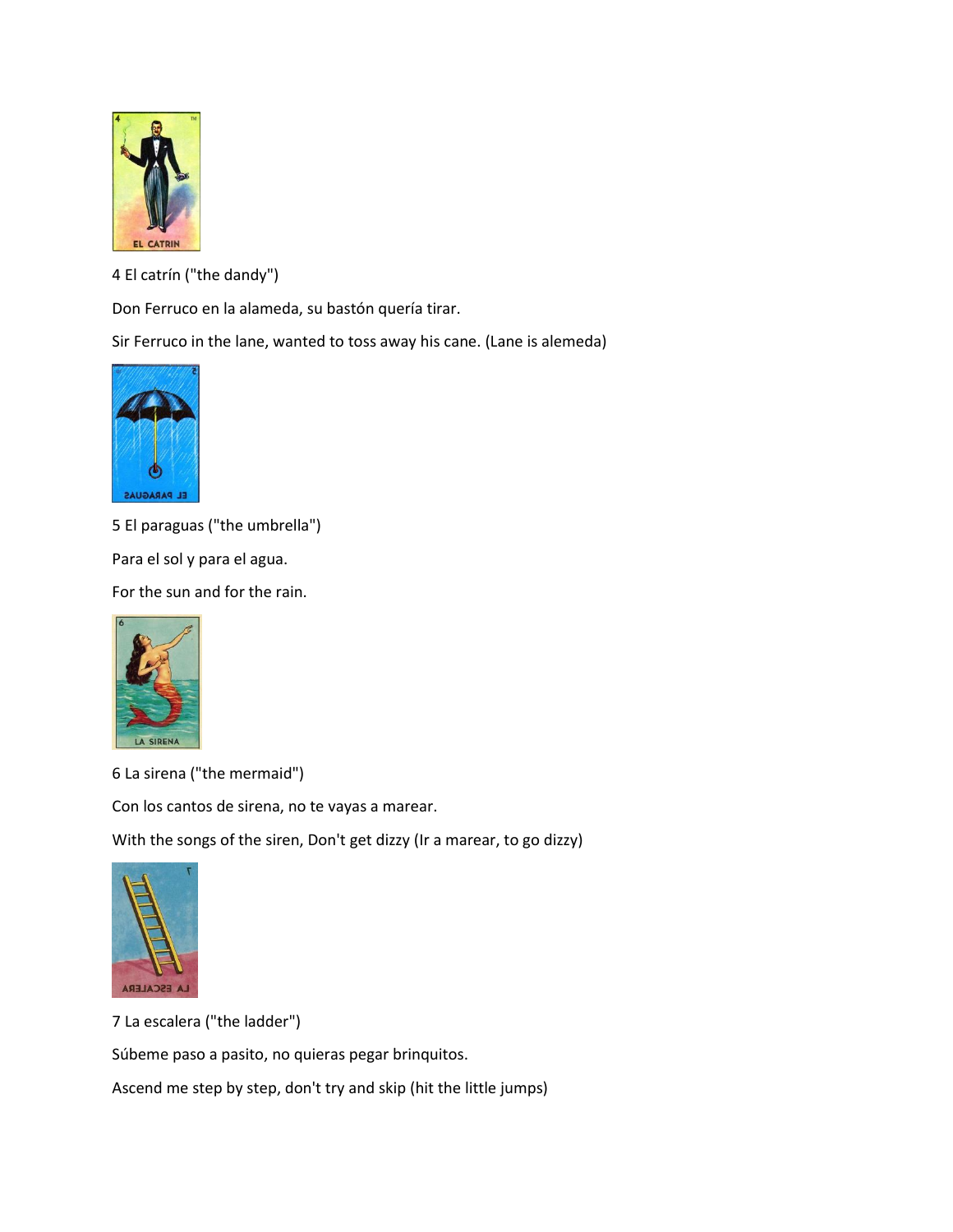

8 La botella ("the bottle") La herramienta del borracho. The tool of the drunk.



9 El barril ("the barrel")

Tanto bebió el albañil, que quedó como barril.

So much did the bricklayer drink, he ended up like a barrel.



10 El árbol ("the tree")

El que a buen árbol se arrima, buena sombra le cobija.

He who nears a good tree, a good shade shelters him.



11 El melón ("the melon") Me lo das o me lo quitas. Give it to me or take it from me.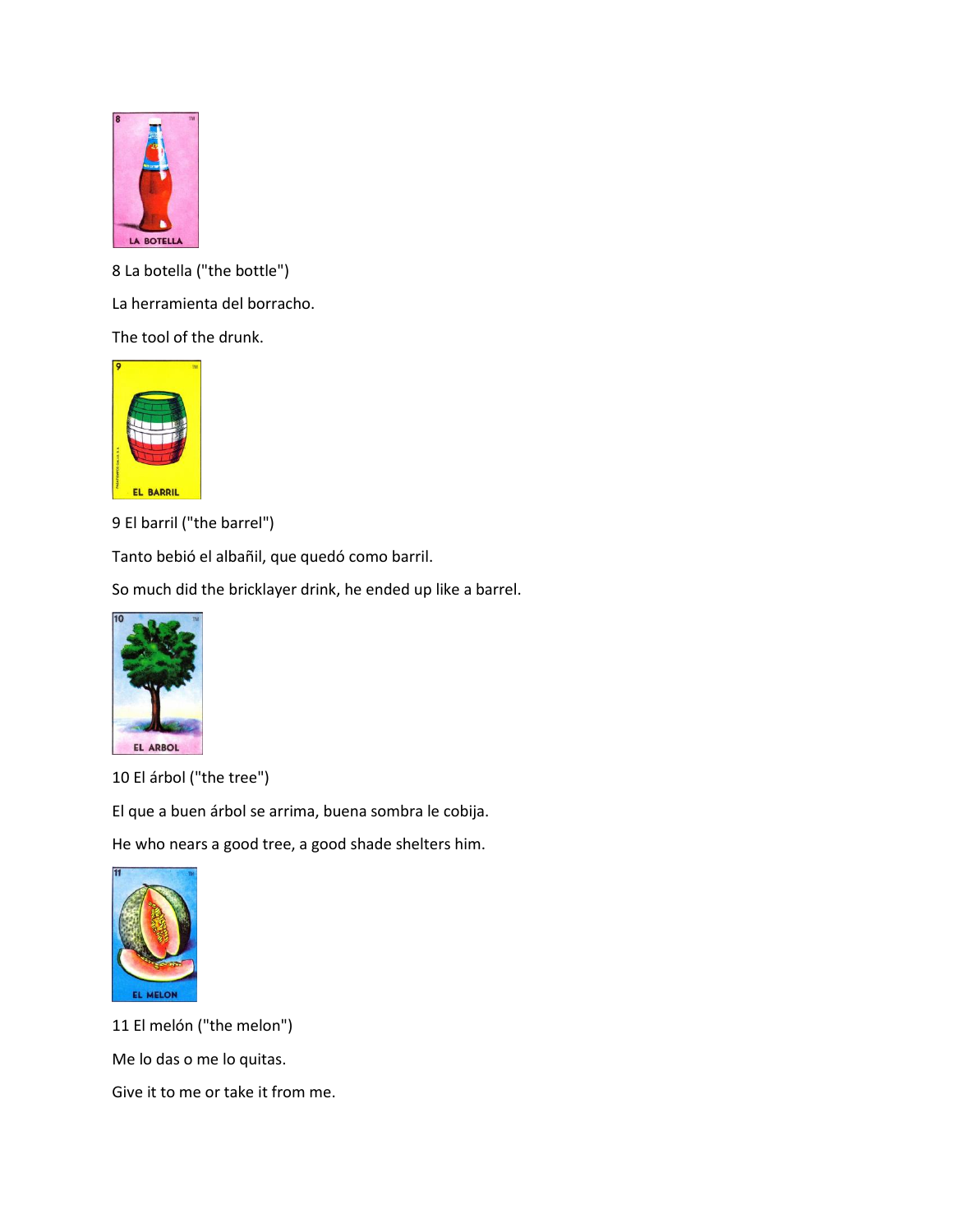

12 El valiente ("the brave man")

Por qué le corres cobarde, trayendo tan buen puñal.

Why do you run, coward? Carrying such a good dagger.



13 El gorrito ("the little bonnet")

Para que no te de frío, burrito tienes que ponerte el gorrito.

To not get cold, little burrito, you have to put on your little bonnet.



14 La muerte ("Death")

No hay que gente que se salve de la muerte.

There are no people saved from death



15 La pera ("the pear") El que espera, desespera. He who waits despairs.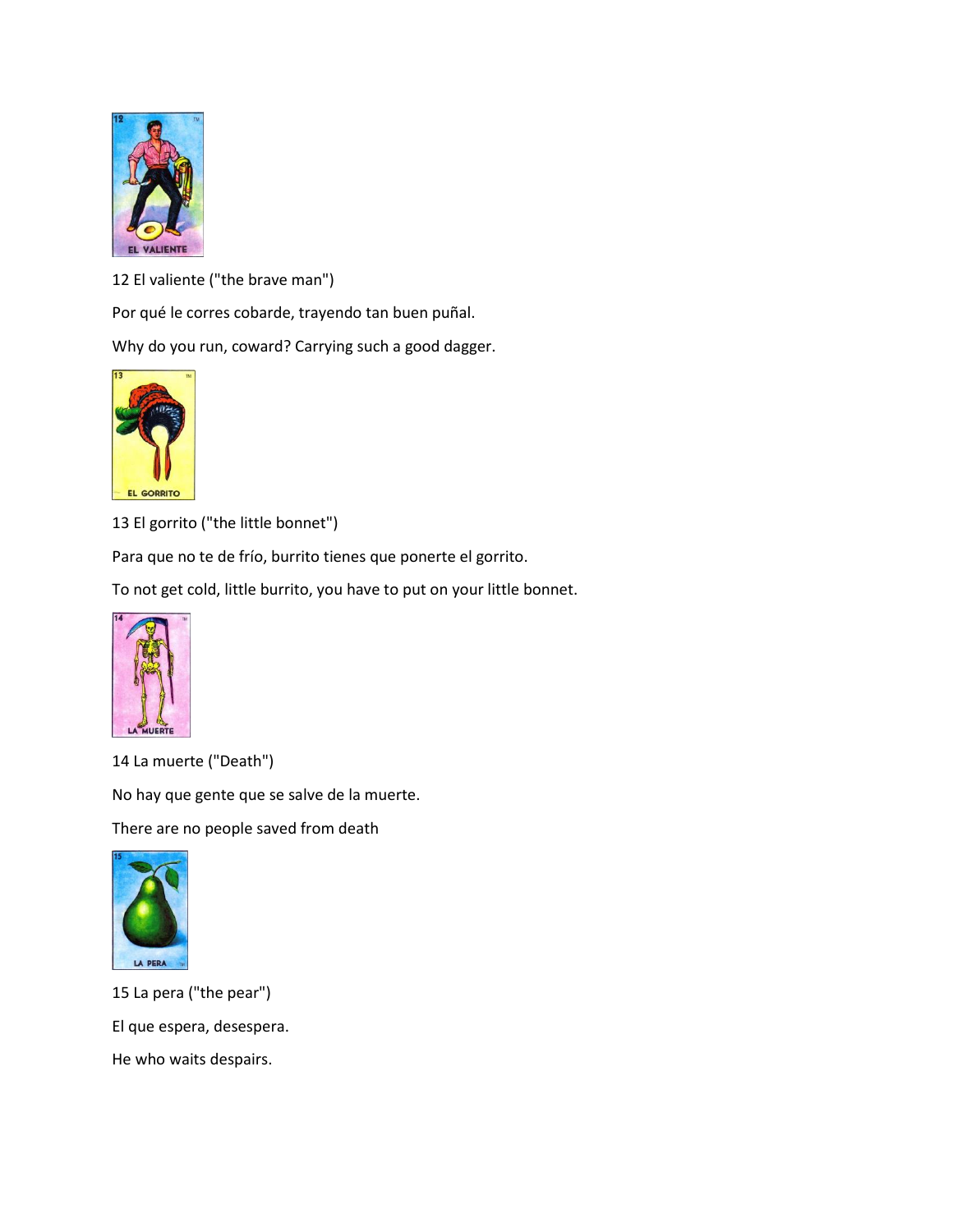

16 La bandera ("the flag")

Verde blanco y colorado, la bandera del soldado.

Green, white, and red, the flag of the soldier.



17 El bandolón ("the mandolin") Simón, Simón, Toca, toca el bandolón. Simon, Simon, play,play the mandolin



18 El violoncello ("the cello")

Creciendo se fue hasta el cielo, y como no fue violín, tuvo que ser violoncello.

Growing it went up to the heavens, and since it wasn't a violin, it had to be a cello.



19 La garza ("the heron")

Al otro lado del río en la arena veo a una hermosa garza morena.

At the other side of the river in the sand, I see a beautiful dark heron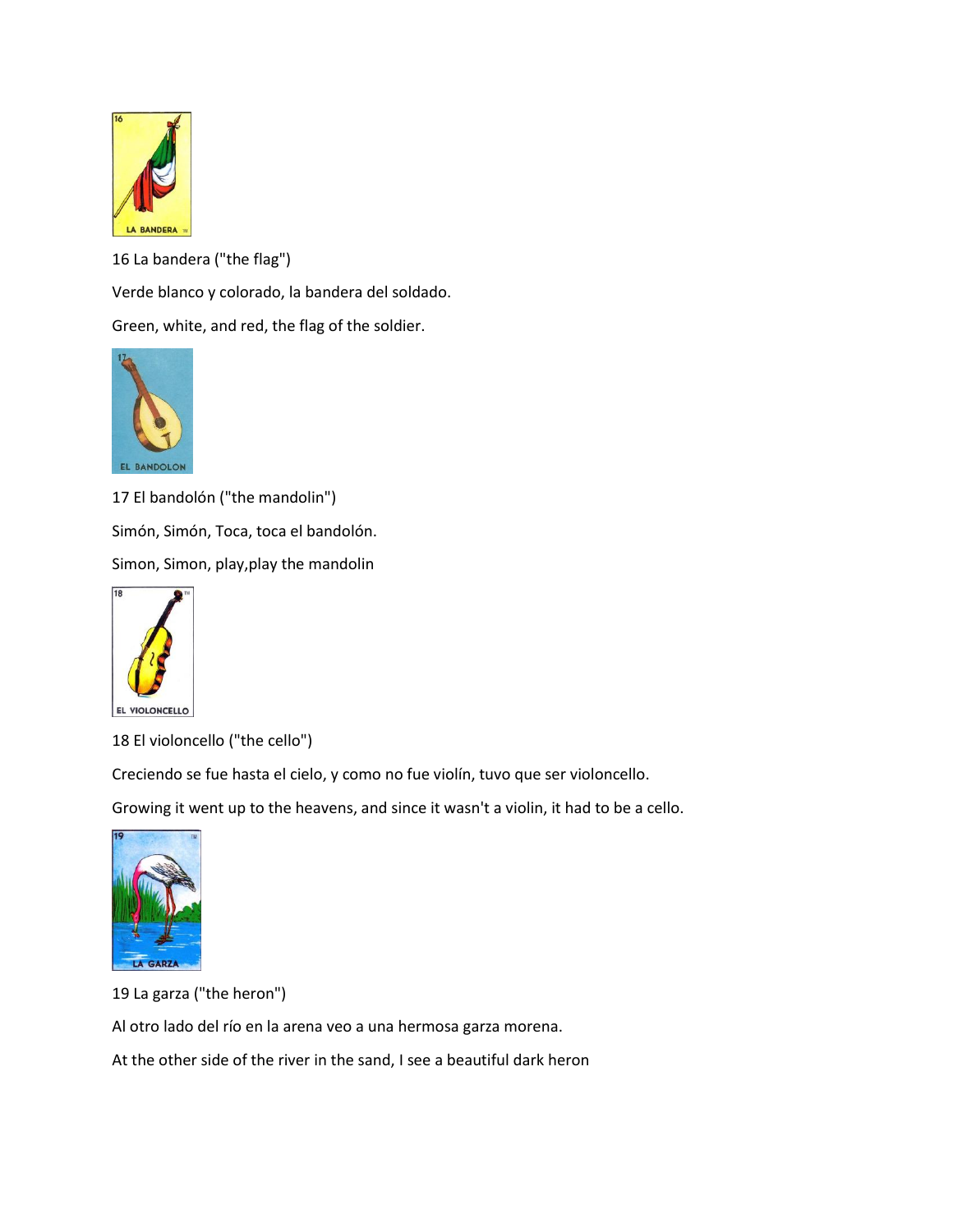

20 El pájaro ("the bird")

Tu me traes a puros brincos, como pájaro en la rama.

You bring me to hop here and there, like a bird on a branch.



21 La mano ("the hand")

La mano de un criminal.

The hand of a criminal.



22 La bota ("the boot")

Una bota igual que la otra.

A boot the same as the other.



23 La luna ("the moon") El farol de los enamorados. The street lamp of lovers.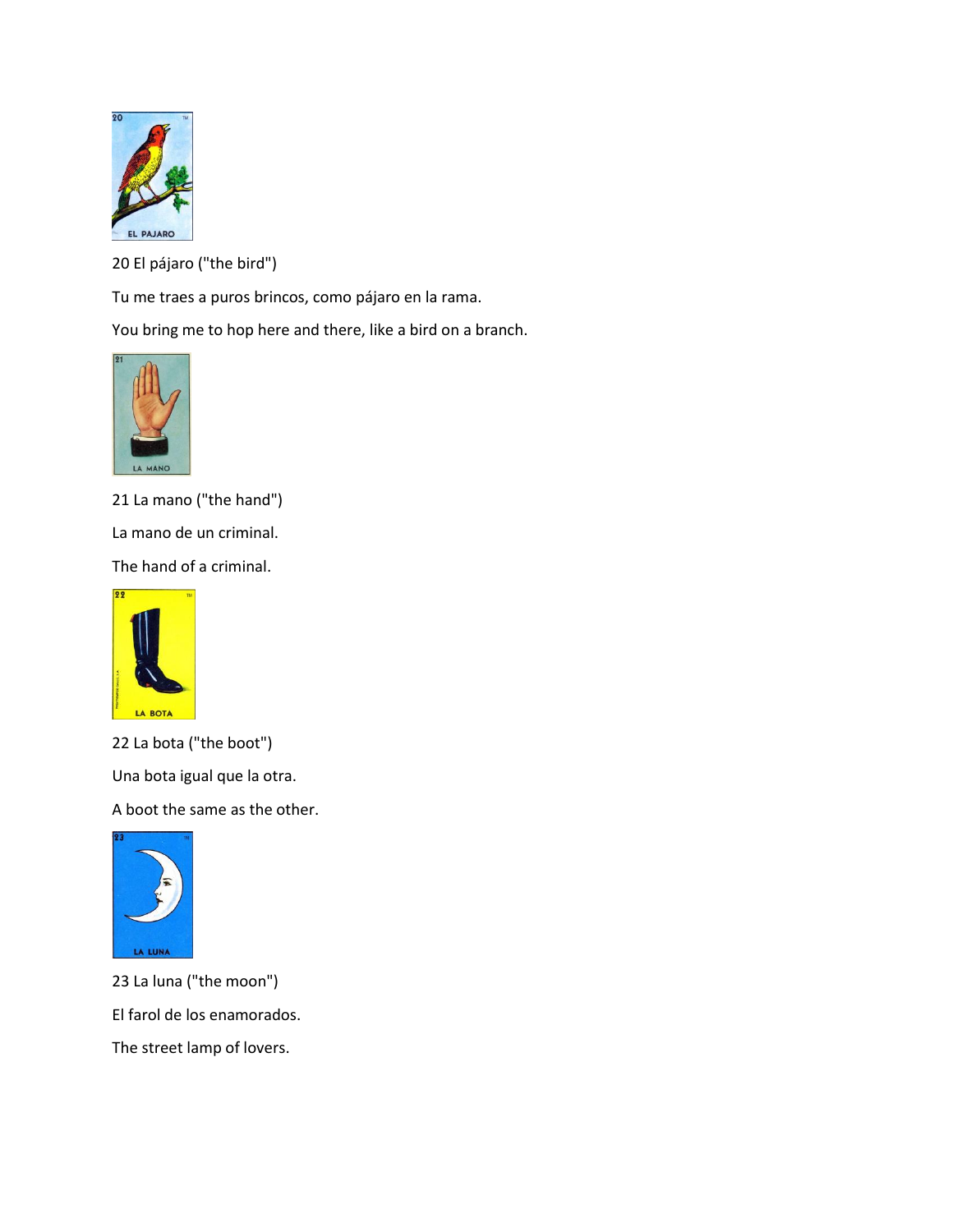

24 El cotorro ("the parrot") Torro, torro, dice el cotorro Torro, torro says the parrot



25 El borracho ("the drunkard") Chacho, chacho mira el triste borracho Chaco, chaco look at the sad drunk



26 El negrito ("the little black man")

El que se comió el azúcar.

The one who ate the sugar.



27 El corazón ("the heart") No me extrañes corazón, que regreso en el camión. Do not miss me, sweetheart, I'll be back by bus.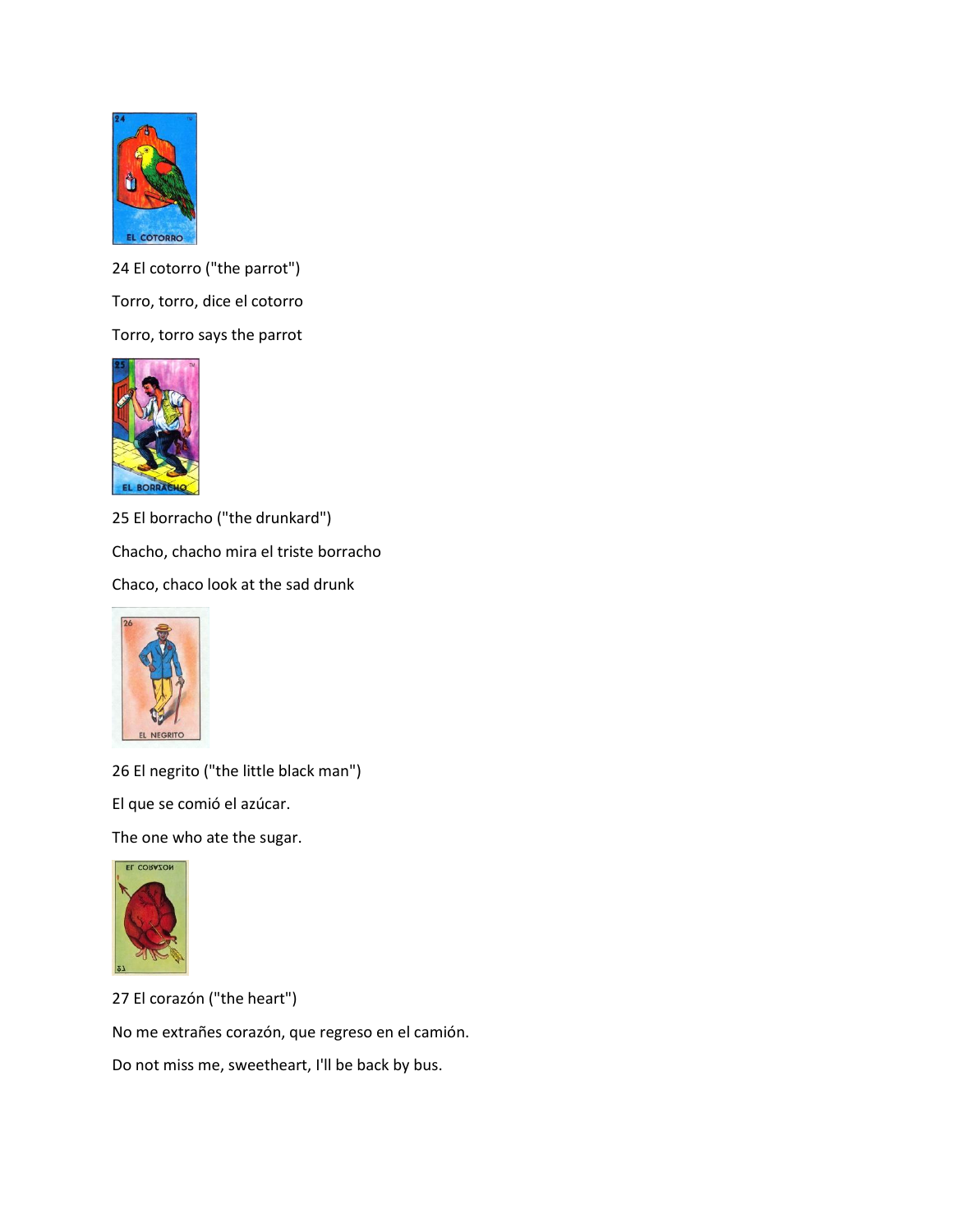

28 La sandía ("the watermelon")

La barriga que Juan tenía, era empacho de sandía.

The swollen belly that Juan had, was packed with watermelon.



29 El tambor ("the drum")

No te arrugues, cuero viejo, que te quiero pa' tambor.

Don't you wrinkle, dear old leather, since I want you for drumming. (pa' is short for para)



30 El camarón ("the shrimp")

Camarón que se duerme, se lo lleva la corriente.

The shrimp that slumbers is taken by the tides.



31 Las jaras ("the arrows")

Las jaras del indio Adán, donde pegan dan.

The arrows of Adam the Indian, strike where they hit.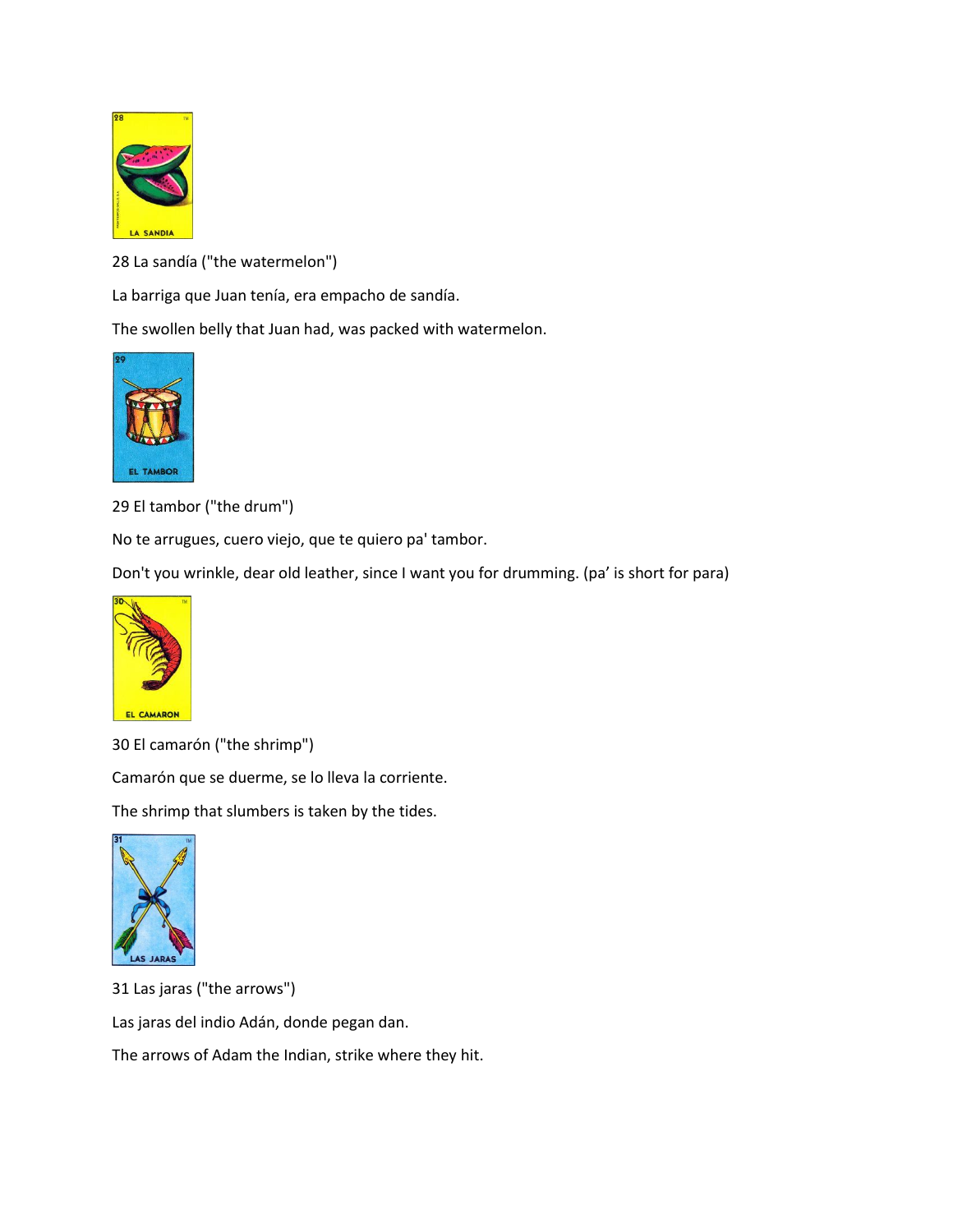

32 El músico ("the musician")

El músico trompas de hule, ya no me quiere tocar.

The musician with lips of rubber does not want to play for me anymore.



33 La araña ("the spider")

Extraña, extraña es la veija araña

Strange, strange is the old spider



34 El soldado ("the soldier")

Uno, dos y tres, el soldado p'al cuartel. (pasa al)

One, two and three, the soldier goes to the barracks.



35 La estrella ("the star") La guía de los marineros. Sailor's guide.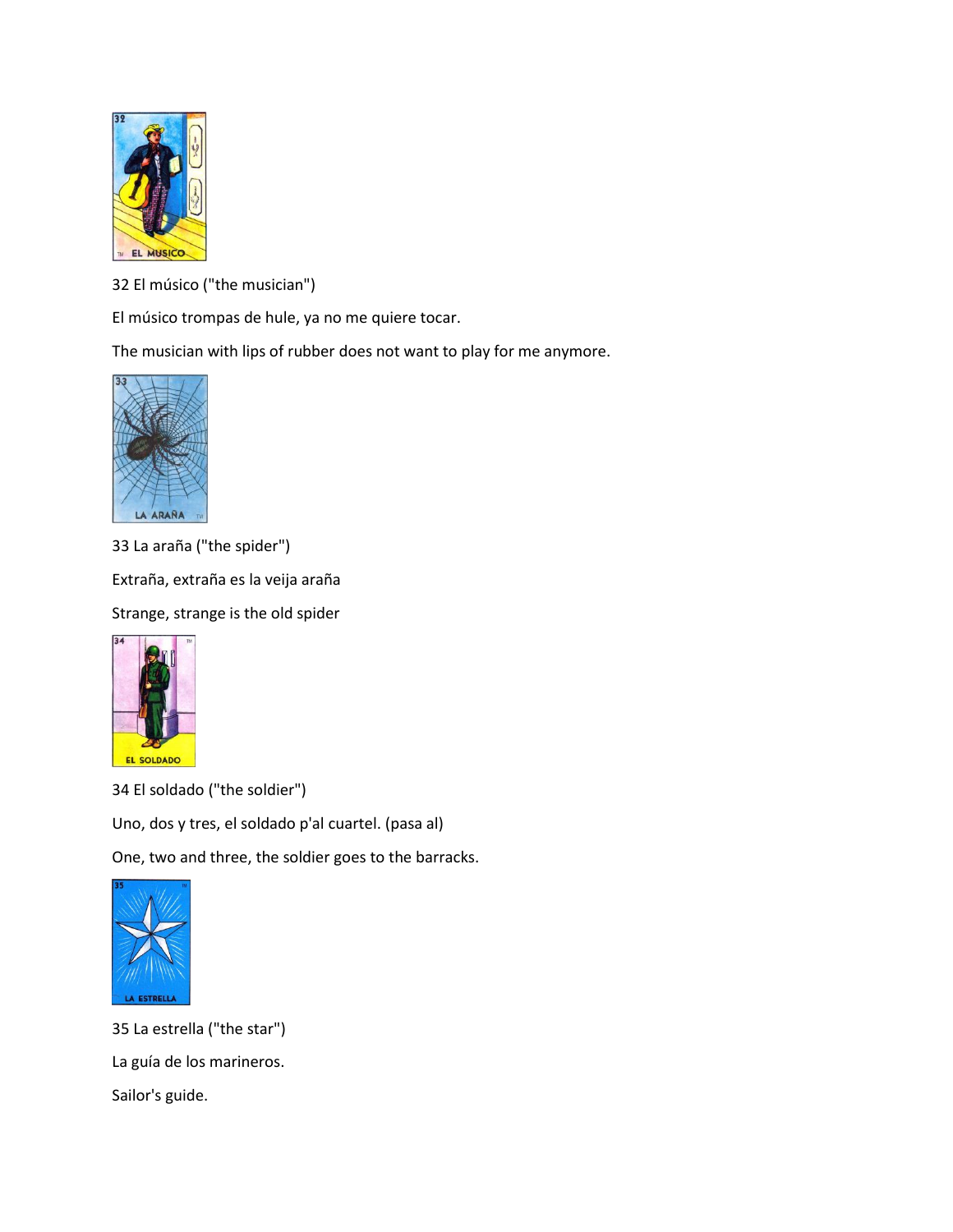

36 El cazo ("the saucepan")

El caso que te hago es poco.

The case (attention) I give you is little.



37 El mundo ("the world")

Este mundo es una bola, y nosotros un bolón.

This world is a ball, and we a great mob.



38 El Apache ("the Apache")

¡Ah, Chihuahua! Cuánto apache con pantalón y huarache.

Ah, Chihuahua! So many Apaches with pants and sandals.



39 El nopal ("the prickly pear cactus")

Al nopal lo van a ver, nomás cuando tiene tunas.

They go to see the prickly pear, only when it has fruit. (tuna means prickly pear fruit)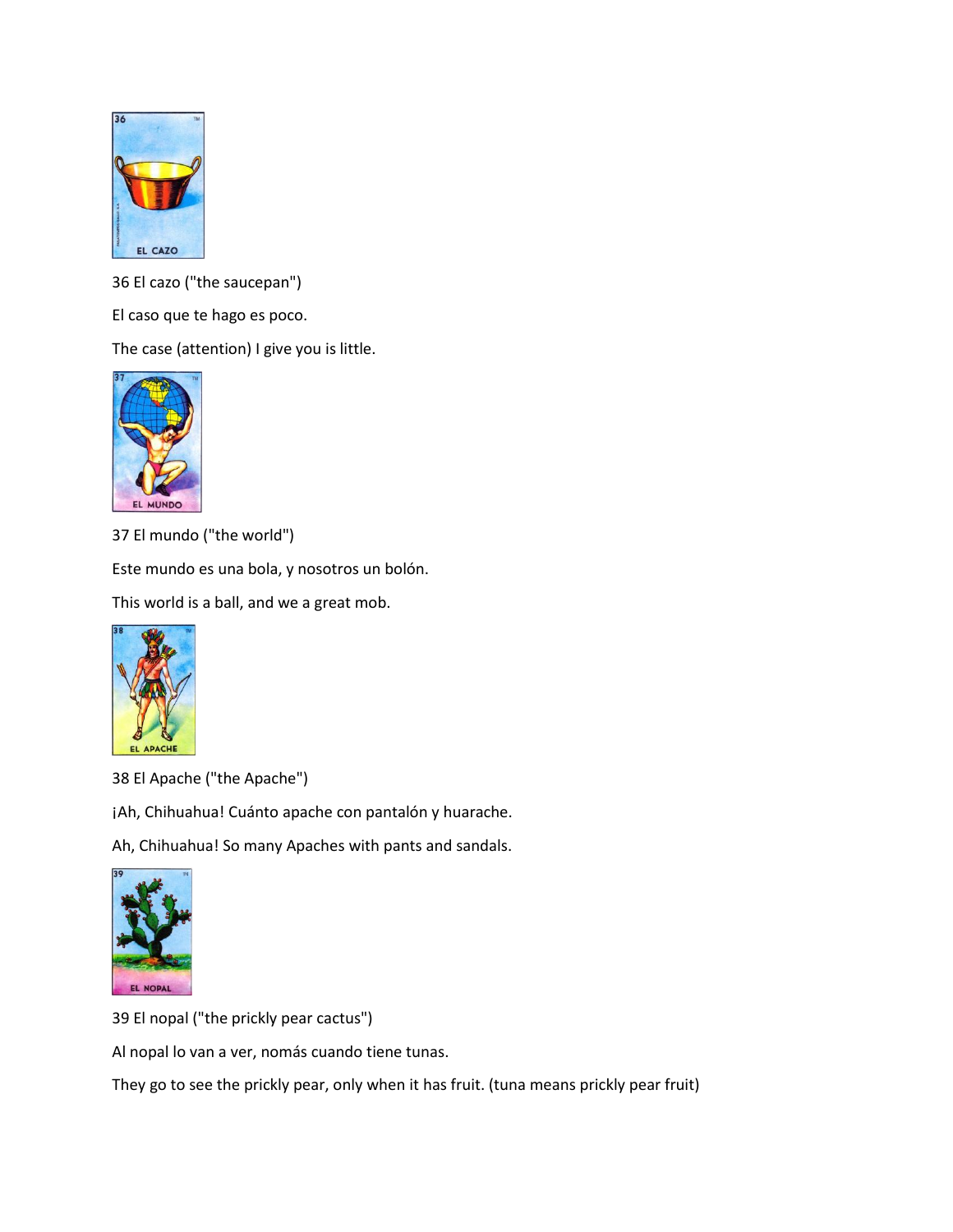

40 El alacrán ("the scorpion")

El que con la cola pica, le dan una paliza.

He with the sharp tail, will be given a beating.



41 La rosa ("the rose")

Junto a la rosa acecha escondida la espina alevosa.

Next to the rose lurks the hidden thorn.



42 La calavera ("the skull")

Al pasar por el panteón, me encontré un calaverón.

As passing by the cemetery, I met a skull.



43 La campana ("the bell") Tú con la campana y yo con tu hermana. You with the bell and I with your sister.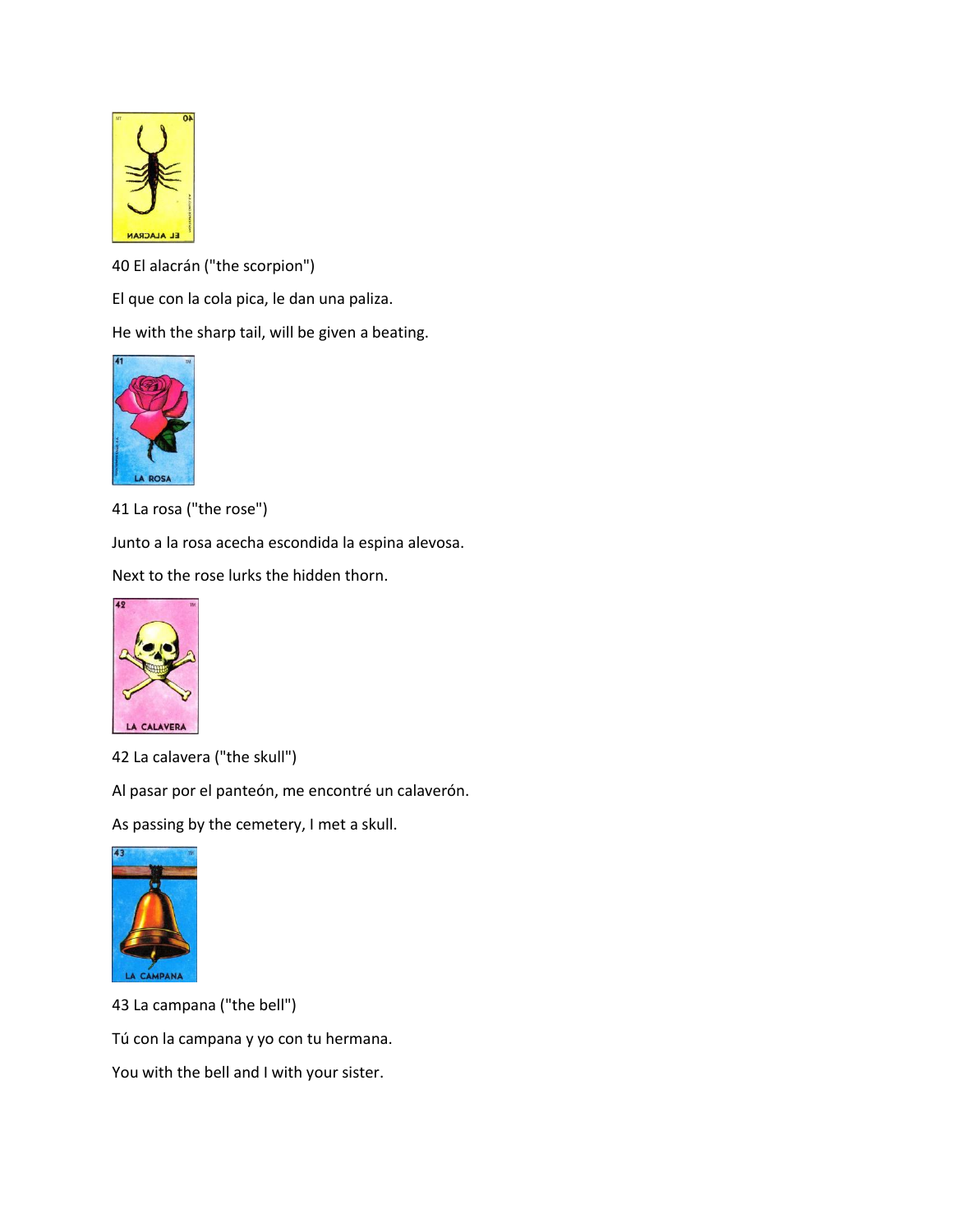

44 El cantarito ("the little water pitcher")

Tanto va el cántaro al agua, que se quiebra y te moja las henaguas.

So often does the jug go to the water, that it breaks and wets your petticoats.



45 El venado ("the deer")

Saltando va buscando, pero no ve nada.

Jumping it goes searching, but it doesn't see anything. (A pun: venado "deer" sounds like ve nada ")



46 El Sol ("the sun") La cobija de los pobres. The blanket of the poor.



47 La corona ("the crown") El sombrero de los reyes. The hat of kings.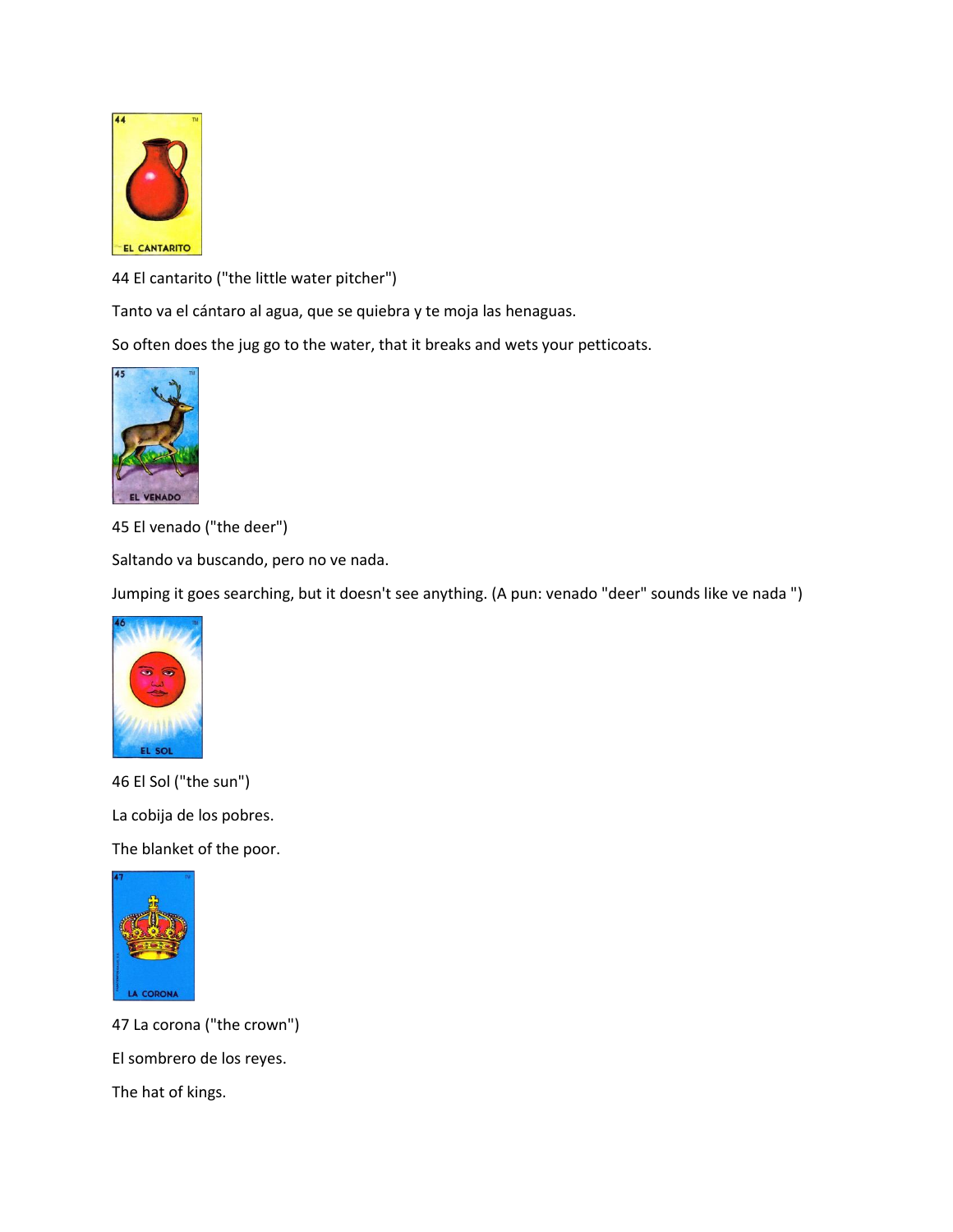

48 La chalupa ("the canoe")

Rema que rema va Lupita, sentada en su chalupita.

Rowing and rowing goes Lupita, sitting in her little boat.



49 El pino ("the pine tree")

Fresco y oloroso, en todo tiempo hermoso.

Fresh and fragrant, beautiful in any season.



50 El pescado ("the fish")

El que por la boca muere, aunque mudo fuere.

The one who dies by its mouth, even if mute.



51 La palma ("the palm tree")

Palmero, sube a la palma y bájame un coco real.

Palmer, climb the palm tree and bring me a royal coconut